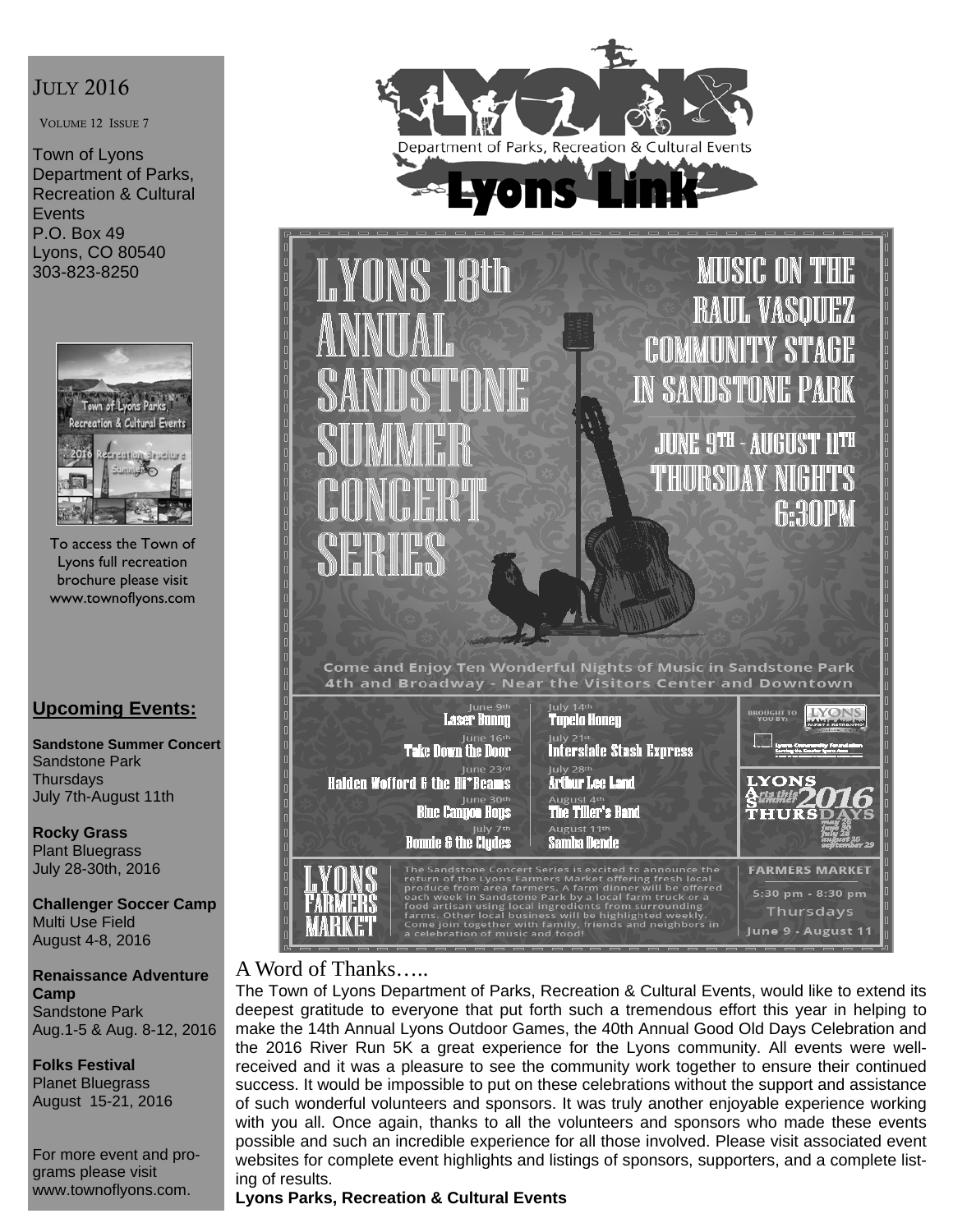

# **Hometown Hoedown**

Join the Lyons Community Foundation for our 2nd Annual Hometown Hoedown. July 24th 3-7 pm at River Bend. The event is a community gathering and fundraiser and will feature a BBQ dinner by Smokin Dave's, drinks, dancing, games, and fun activities for the whole family. LCF granting supports such Lyons area projects as the Sandstone Summer Concert Series, Holiday Parade of Lights, downtown landscaping and art installations, student scholarships and so much more. For tickets and info: www.lyonscf.org

# **SUMMER HISTORY DAY CAMP**



Lyons kids can learn about their Town's history in a fun summer camp. Attend mornings at the Redstone Museum! The camp includes an interactive history lesson, a daily craft, light lunch, participating in a skit; and making a giant souvenir scrapbook. THEMES this year: Kitchens & old-time cooking (including making a meal); 125th year anniversary of I the Town and its beginnings; "What If" game: what if Lyons hadn't chosen to be a quarry

town, etc. The camp is supported by Lyons Community Foundation and Lyons Historical Society. Cost: \$50. Lyons kids only; ages 6 to 10 yr. 1st week of August 1-5, 9:30 a.m. to 12:30 p.m. Call (303) 823-5271 and ask for Kathleen Spring; then sign up by July 20th. Only 10 openings, and 5 are already gone!

## **Basic Computer Skills Class**

Lyons Parks and Recreation in collaboration with the Lyons Regional Library is pleased to offer a basic computer skills class for Lyon's Seniors' at the Lyons Regional Library. This class will go over email, Facebook, and internet skills, and can help you get more connected with all of the most used Lyons Facebook pages. There is a maximum of 5 participants for this class so you must RSVP.

| Age:                         | $50+$                                  |
|------------------------------|----------------------------------------|
| Fee:                         | <b>FREE</b>                            |
| Dates:                       | July 29th                              |
| Time:                        | $1-2PM$                                |
|                              | Location: Lyons Regional Library Staff |
| <b>Group Size: Maximum 5</b> |                                        |

# **2016 Lyons River Run 5K Top**

#### **Top Lyons Male Finishers**  Name Hometown Time 1) Colton Jonjak Lyons, CO 18:32 2) Simon Stone Lyons, CO 20:17

3) David Rahbany Lyons, CO 22:02

## **Top Lyons Female Finishers**

Name Hometown Time 1) Laura Mayo Lyons, CO 20:19 2) Kati Gosnell Lyons, CO 20:44 3) Sarah Knapp Lyons, CO 22:07

#### **Top Male Finishers**

Name Hometown Time 1) Paul Roberts Boulder, CO 15:52 2) Joel Such Lyons, CO 16:37

3) Tyler Scholl Kremmling, CO 16:53

#### **Top Female Finishers**

Name Hometown Time

- 1) Tabor Scholl Kremmling, CO 17:37
- 2) Kristen Johansen Longmont, CO 18:54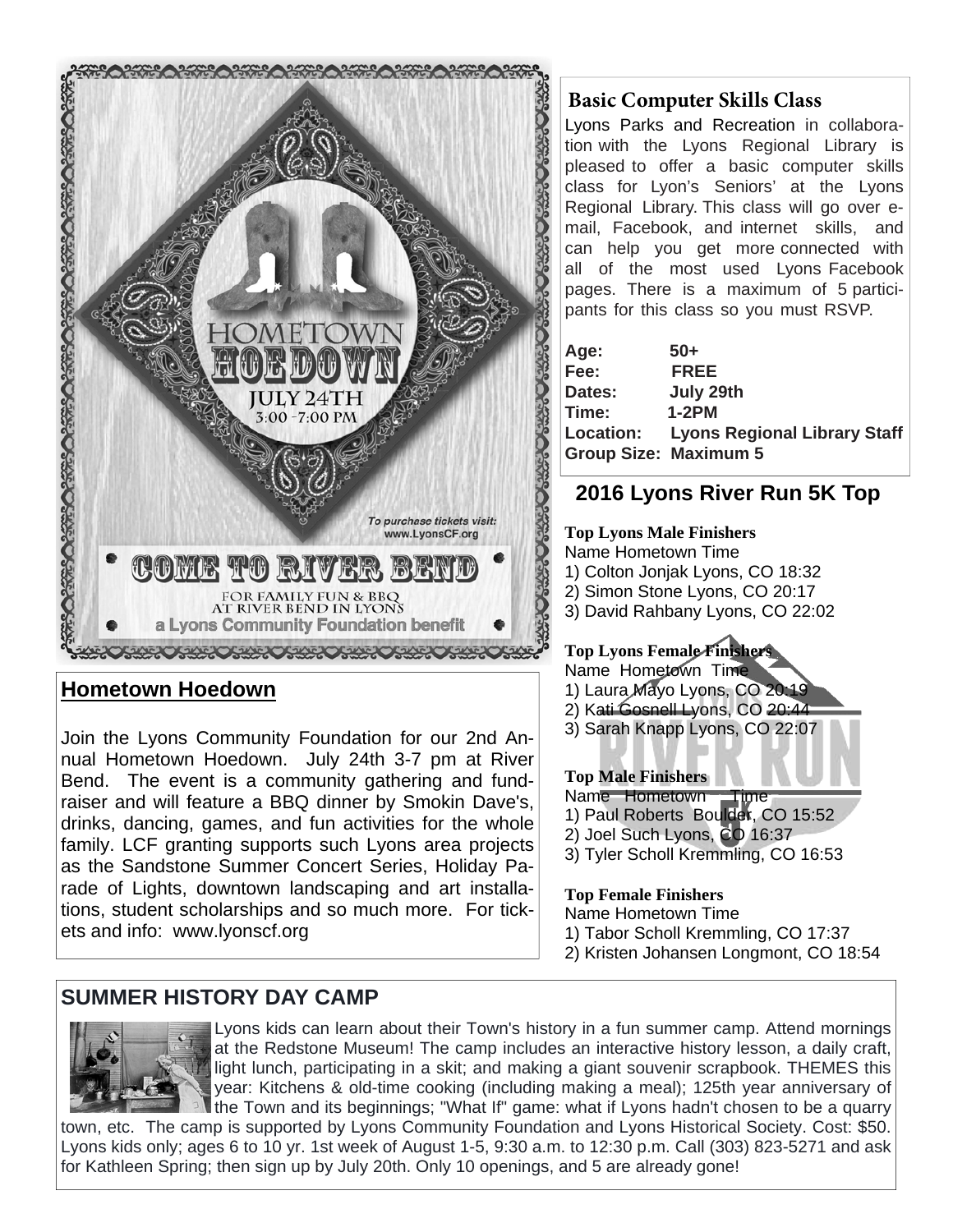#### **Renaissance Adventures**



Your child is the hero of a mythic quest in an incredibly fun, award-winning outenaissamee Adventures door experience like none other! Journey into a co-created story where every

decision matters. Do you dare explore the jungle ruins of Djinnos? Can you salvage parts from Black Bart's sloop to repair your vessel before the kraken awakens? Can you out-riddle Frozh the dragon of eternal winter? In small groups of like ages, the heroes read maps, solve mysteries and riddles, overcome dynamic challenges, and battle using safe, foam swords. As with all Renaissance Adventures programs, Adventure Quest is designed to develop teamwork, critical thinking, ethical reasoning, communication, and other 21st century skills. With highly-trained staff, multiple awards, and over 20 years experience, it's no wonder Renaissance Adventures is so popular. Kids band together in small groups of six kids to develop a unique character, take part in exciting outdoor quests, and save the kingdom! Call (303) 786-9216 or visit www.RenaissanceAdventures.com for more information.

**Ages: Check website Fee: \$369 Per Session Dates: Aug. 1-5 and Aug. 8-12, Monday through Friday Time: 8:30am - 3:00pm Location: Parent sign-in/out is at Sandstone Park Registration: www.RenaissanceAdventures.com and click "Registration"** 

## **Challenger Soccer Camp**



The Town of Lyons is pleased to host Challenger Sports, providers of the USA's most popular soccer camp program. All Camps feature the Challenger Coaching staff, t-shirt, soccer ball, poster, skills evaluation, and more!

| Age:              | 3-16 years old                   |
|-------------------|----------------------------------|
| Fee:              | Varies per camp                  |
| Dates:            | August 4-8                       |
| Time:             | Varies per camp                  |
| Location:         | <b>Bohn Park Multi Use Field</b> |
| Instructor:       | <b>Challenger Soccer Staff</b>   |
| <b>Camp Size:</b> | Minimum 10/ Maximum 100          |

## **Lego Fun for Kids**

The Town of Lyons Parks and Recreation is pleased to offer days when kids can bring their legos and play and work together to create! Please bring legos. To register call 303-823-8250 or e -mail recreation@townoflyons.com.

| Age:        | 4 yr. old and up                   |
|-------------|------------------------------------|
| Fee:        | <b>FREE</b>                        |
| Dates:      | July 11th                          |
| Time:       | 10:00 AM-11:30 AM                  |
| Location:   | <b>Walt Self Building Basement</b> |
| Instructor: | Lori LeGault                       |
| Size:       | <b>Minimum 5/ Maximum 15</b>       |

#### **Monthly Birthday Celebration**



Join us on the 4th Friday of every month to celebrate that month's birthdays! There will be birthday cake, coffee, and some other fun means of celebrating.

**Age: 50+ Fee: Free Dates: July 22nd and August 26th Time: 1-3PM Location: Walt Self Building Instructor: Parks & Recreation staff**

#### **Friendship Bracelet Making For Kids**

The Town of Lyons Parks and Recreation is pleased to offer the fun craft of making friendship bracelets and key chains. To register call 303-823-8250 or email recreation@townoflyons.com.

**Age: 10 years and up Fee: \$5.00 Dates: July 13th, Aug. 9th Time: July 13th 2:30-4PM, August 9th 10AM-11:30 AM Location: Sandstone Park Instructor: Lori LeGault Size: Minimum 5/ Maximum 15** 

**Deadline to Register: July 7th for first class, August 2nd for second class** 

#### **Yoga for Teens**

The Town of Lyons is pleased to offer yoga for teens throughout summer. Bring a yoga mat and water. To register e-mail recreation@townoflyons.com. **Age: 12-16 year olds Fee: \$8/per class Dates: Tuesdays from June 7th-Aug. 9th Time: 10:30 -11:30 AM Location: Walt Self Basement Instructor: Lori LeGault Size: Minimum 5/ Maximum 10** 

#### **American Red Cross Babysitter's Boot Camp**

The American Red Cross Babysitter's Training course is fun and fast-paced with hands-on activities, exciting video, role-plays and lively discussions. This class includes American Red Cross Babysitter's Training, First Aid, and CPR for infants & children.

| Age:   | $11 - 15$                                    |
|--------|----------------------------------------------|
| Fee:   | \$90                                         |
| Dates: | <b>July 18-21</b>                            |
| Time:  | 12 Noon-3:00 PM                              |
|        | <b>Location: Walt Self Building Basement</b> |
|        | <b>Instructor: Lori LeGault</b>              |
| Size:  | <b>Minimum 5/ Maximum 10</b>                 |
|        |                                              |